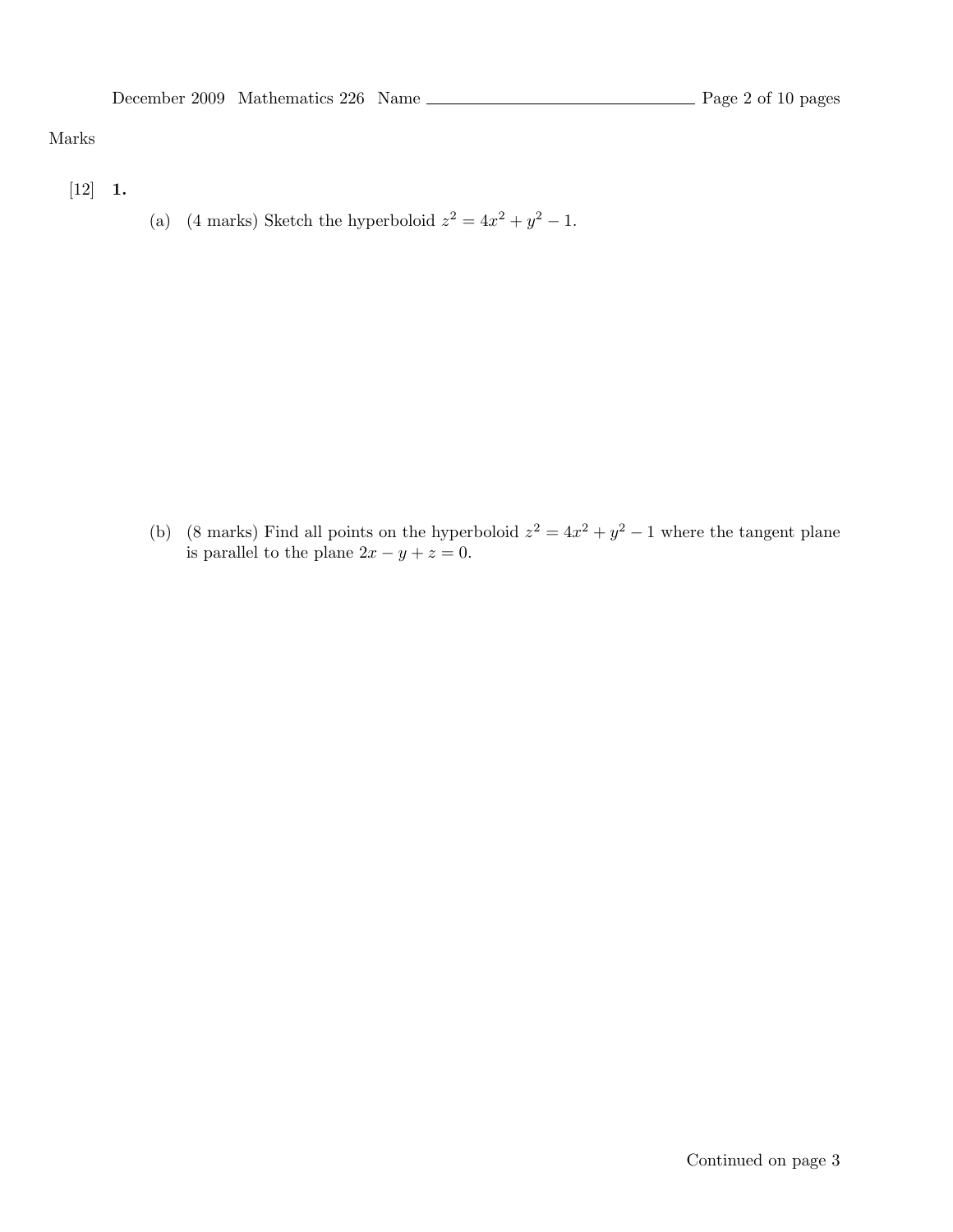[8] **2.** A bug walks on a flat horizontal metal plate where the temperature is given by a  $C<sup>1</sup>$  function  $T(x, y)$ . At a certain time, she is at the point  $(1, 0)$  in the plane (all distances are measured in meters). If she walks north (in the direction of  $(0, 1)$ ) from that point, the temperature will increase at a rate of 3 degrees per meter. If she walks southeast (in the direction of  $(1, -1)$ ), the temperature will remain constant. In what direction should the bug walk so as to cool off as quickly as possible, and what will be the rate of change of temperature (in degrees per meter) in that direction?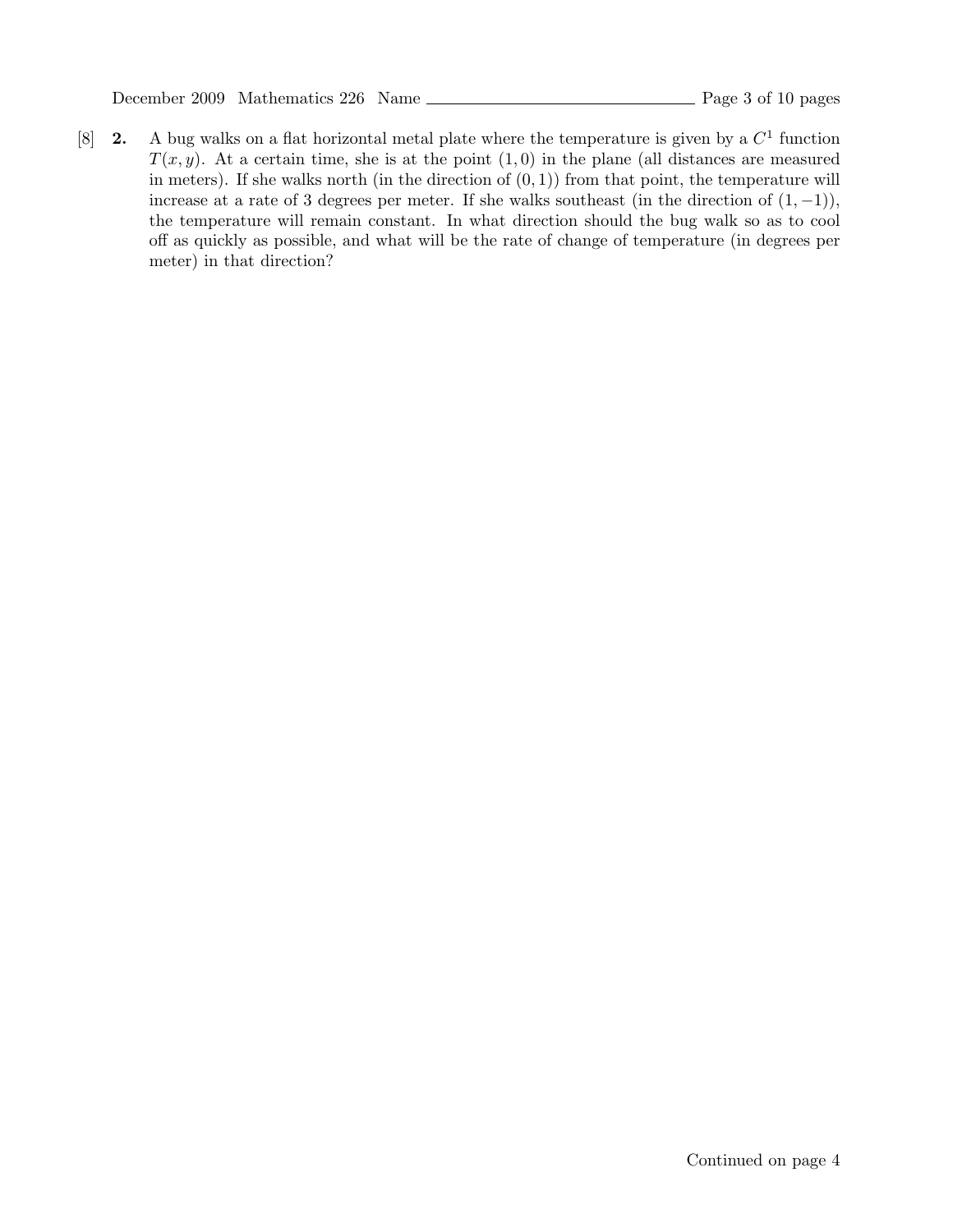[16] **3.** Let  $f(x, y) = e^{-x}(2x - y^2)$ .

(a) (6 marks) This function has exactly one critical point. Find it.

(b) (6 marks) Find the second order Taylor polynomial of  $f(x, y)$  at the critical point found in (a).

(c) (4 marks) Does  $f(x, y)$  have a minimum, maximum, or a saddle point at this critical point?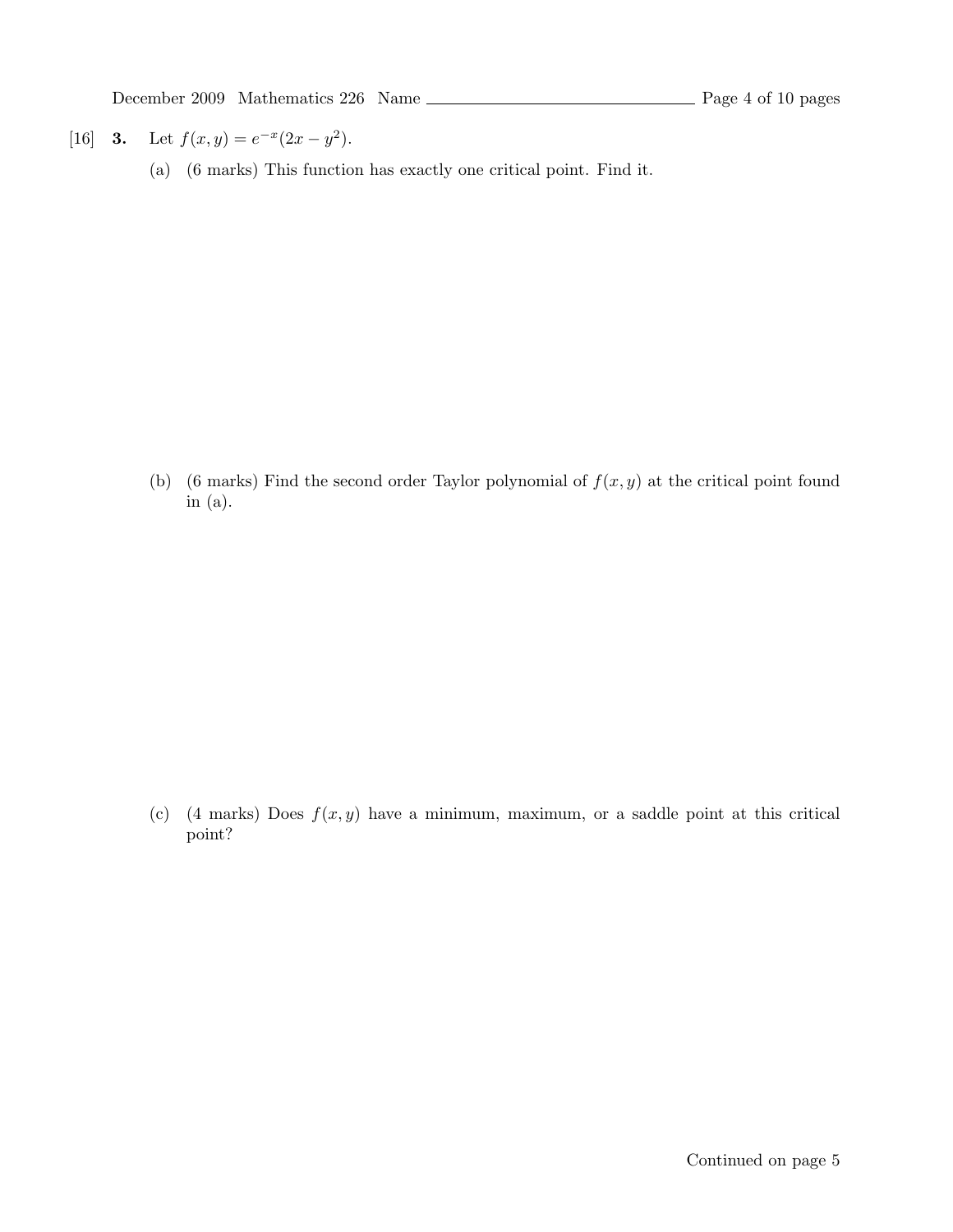December 2009 Mathematics 226 Name Page 5 of 10 pages

[12] 4. The plane  $x - y + 2z = 6$  intersects the paraboloid  $z = x^2 + y^2$  in an ellipse. Find the points on this ellipse that are closest to and farthest from the origin.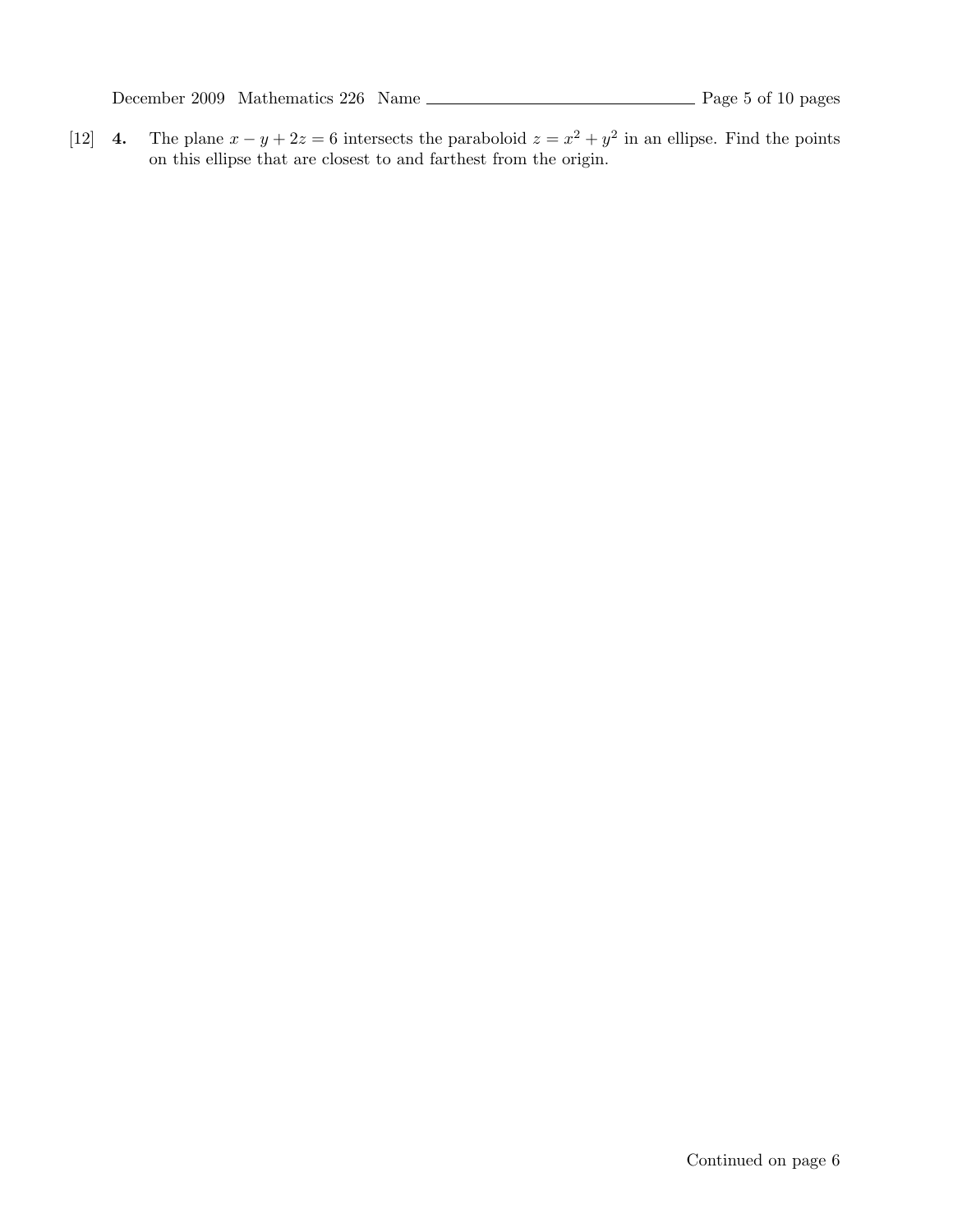- [12] 5. Evaluate the following integrals:
	- (a) (6 marks)  $\int \int_D 2x dA$ , where D is the triangle in the xy-plane with vertices (0,0), (1,0),  $(3, 1);$

(b) (6 marks)  $\int \int_D y dA$ , where D is the region in the xy-plane given by  $D = \{(x, y): 0 \leq$  $y \leq x, x^2 + y^2 \leq 9$ . (Hint: use polar coordinates.)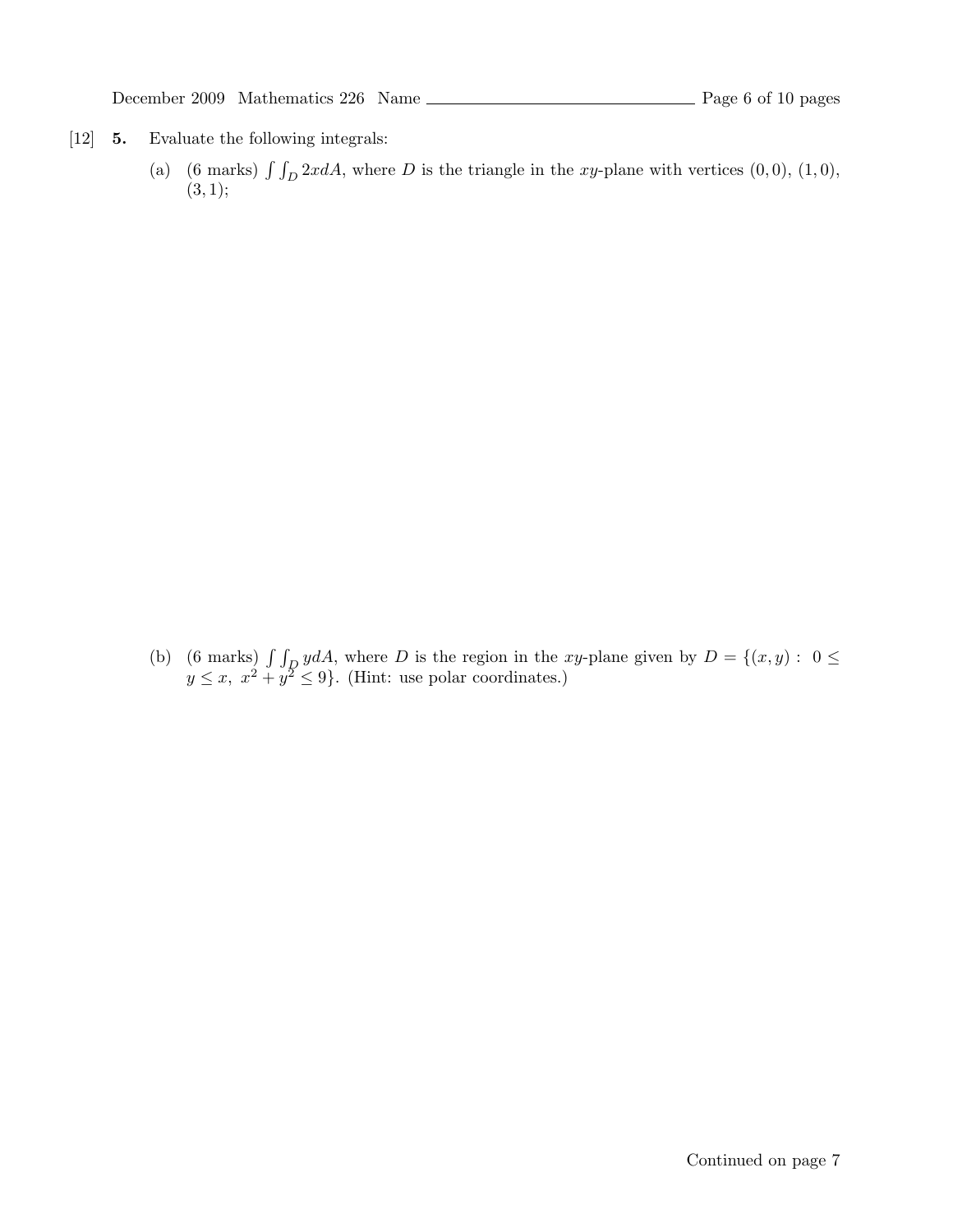- [16] **6.** The integral  $\int_1^1$ 0  $\int^{(y-1)^2}$ 0  $\int^{2-2z}$ 0  $1 dx dz dy$  represents the volume of a three-dimensional region.
	- (a) (4 marks) Sketch the region of integration.

(b) (6 marks) Change the order of integration to get an integral of the form  $\int \int \int dy \, dx \, dz$ .

(c) (6 marks) Evaluate the integral in (b).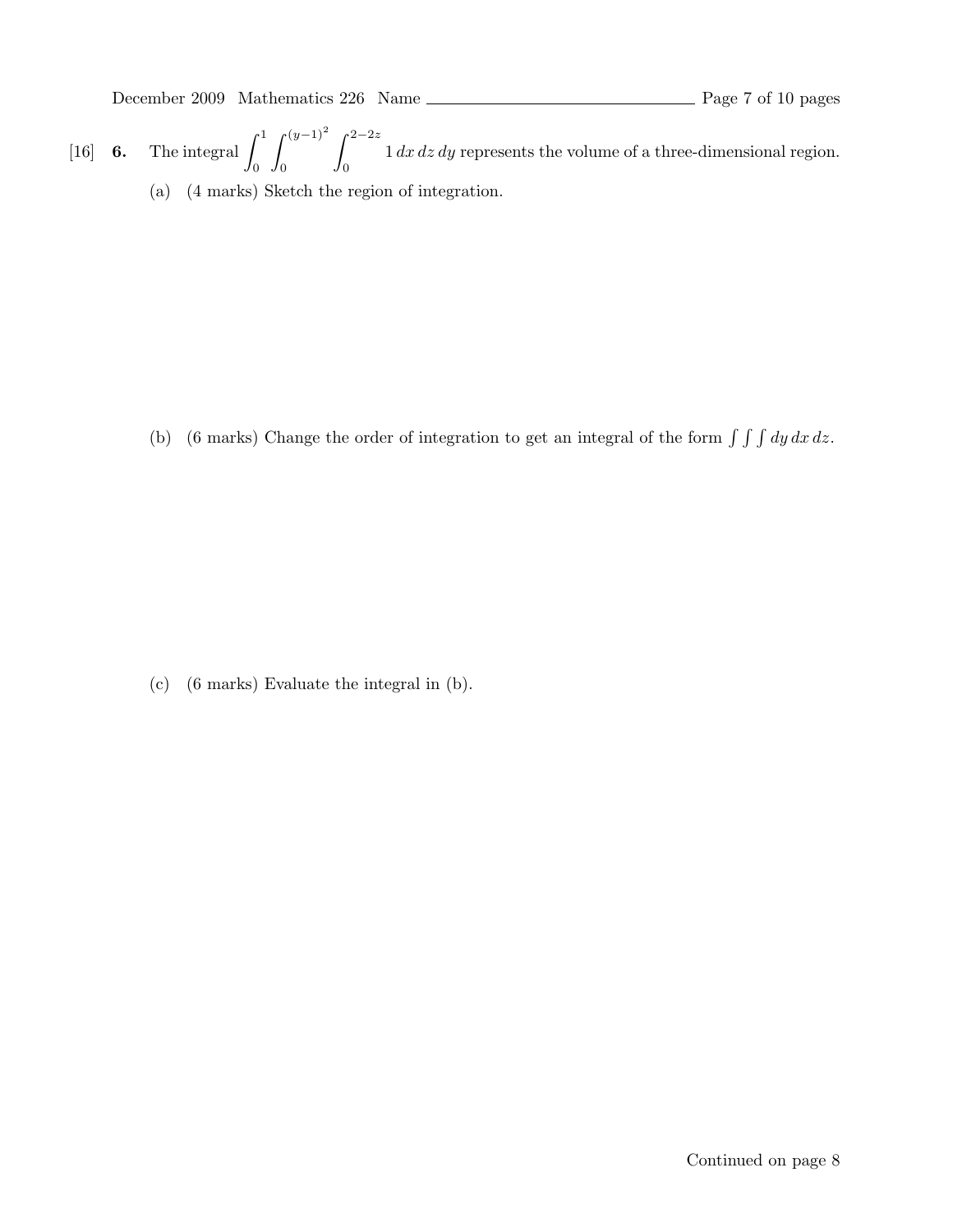[12] 7. Evaluate each limit or prove that it does not exist.

(a) (6 marks) 
$$
\lim_{(x,y)\to(0,0)}\frac{x^3-y^3}{x^2+y^2}
$$

(b) (6 marks) 
$$
\lim_{(x,y)\to(0,0)}\frac{x^2-y^4}{x^2+y^4}
$$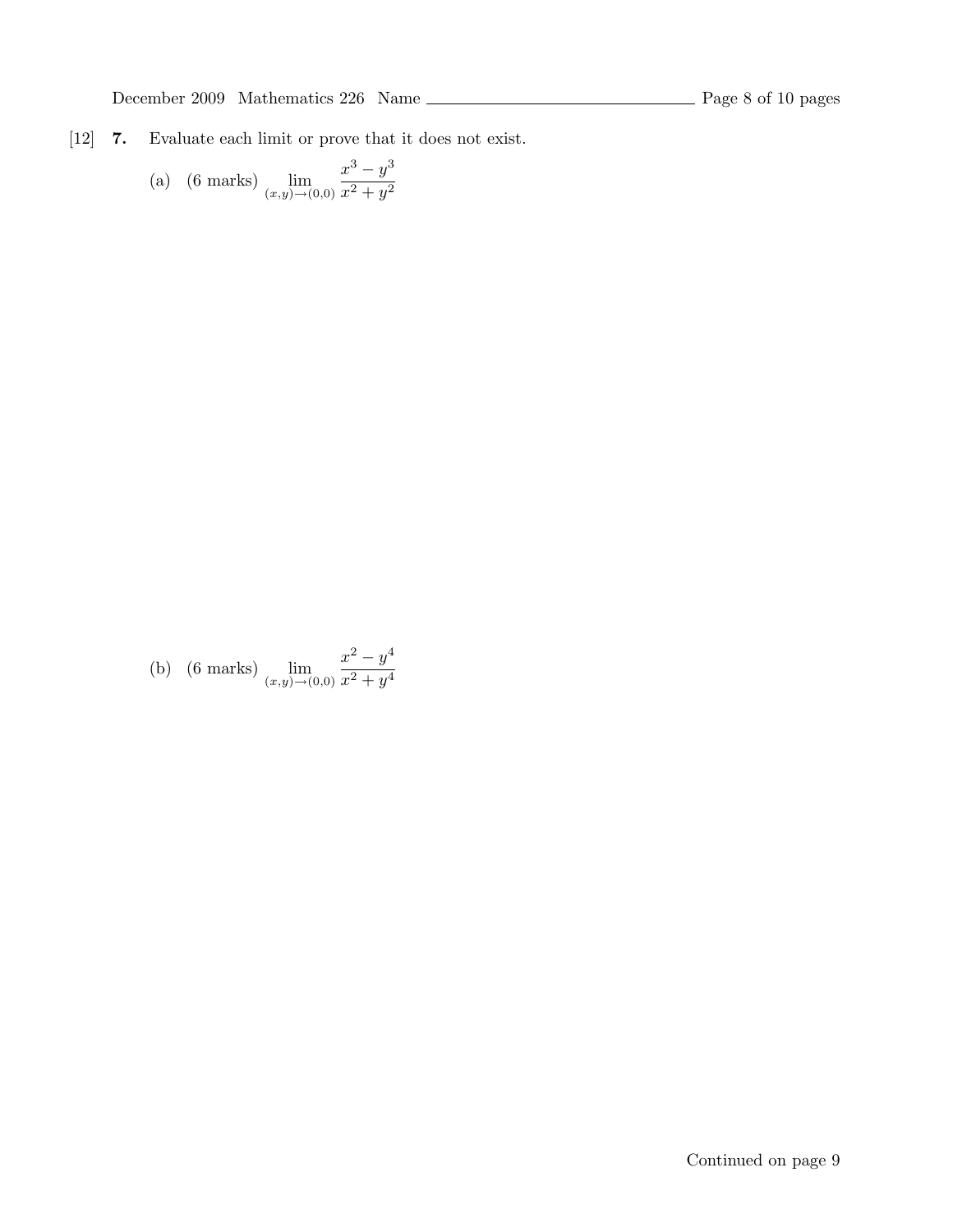December 2009 Mathematics 226 Name Page 9 of 10 pages

# [12] 8. Let

$$
f(x,y) = \begin{cases} \frac{x^2y}{x^2 + y^2} & \text{if } (x,y) \neq (0,0) \\ 0 & \text{if } (x,y) = (0,0) \end{cases}
$$

(a) (4 marks) Find 
$$
\frac{\partial f}{\partial x}(0,0)
$$
 and  $\frac{\partial f}{\partial y}(0,0)$ .

(b) (8 marks) Prove that  $f$  is not differentiable at  $(0, 0)$ .